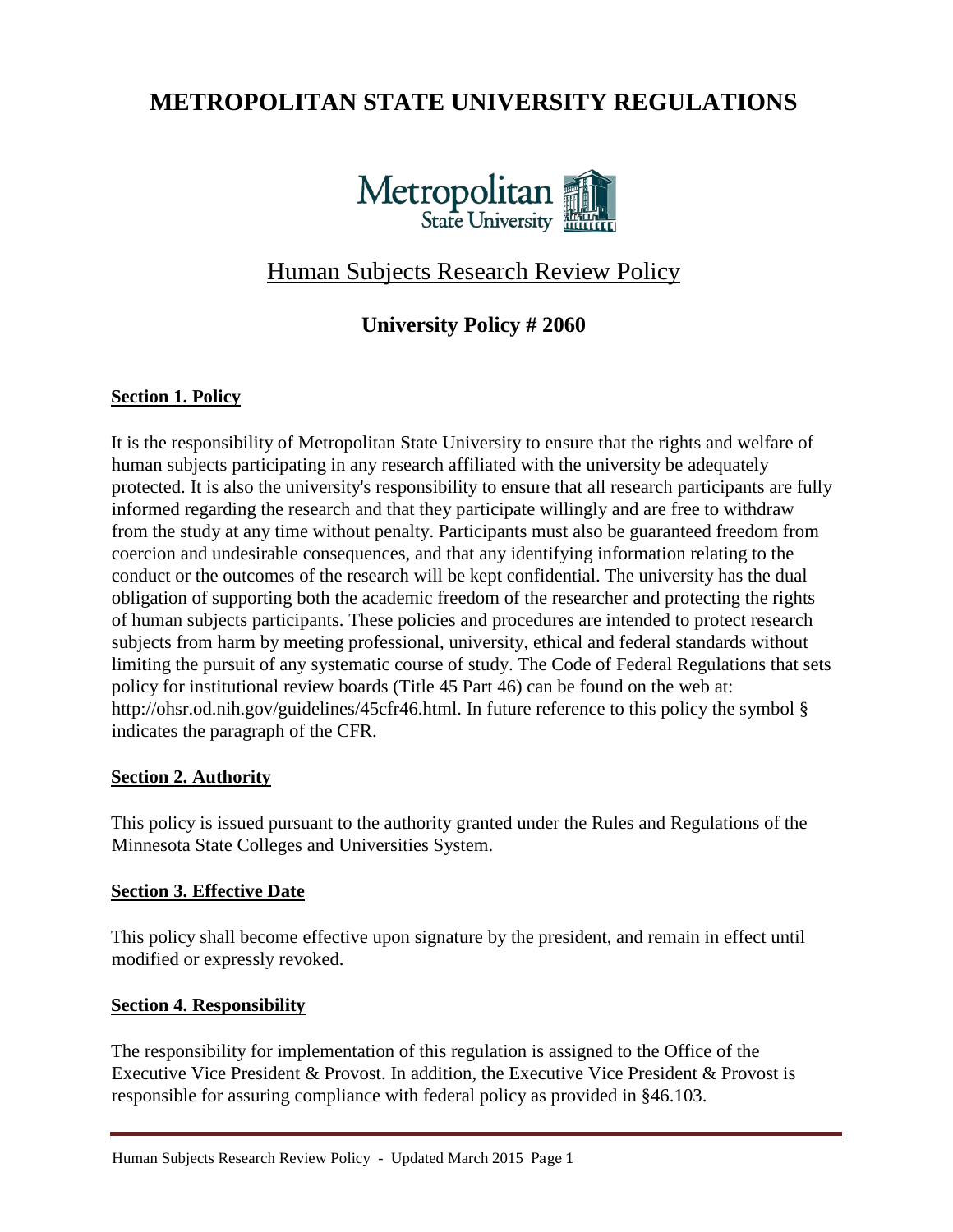#### **Section 5. Definitions**

*Research* is any systematic investigation designed to develop or contribute generalizable knowledge. This includes both original studies and replications of existing studies performed by faculty, students or others (§46.102(d)).

*Human subject* means an individual about whom an investigator conducting research obtains (1) data through intervention or interaction with the individual, or (2) identifiable private information. Intervention includes both physical procedures by which data are gathered and manipulations of the subject or the subject's environment that are performed for research purposes. Interaction includes communication or interpersonal contact between investigator and subject. Private information includes information about behavior that occurs in a context in which an individual can reasonably expect that no observation or recording is taking place, and information which has been provided for specific purposes by an individual and which the individual can reasonably expect will not be made public (§46.102(f)).

*HSRB* means a human subjects review board established in accord with and for the purposes expressed in this policy  $(\frac{246.102(g)}{g})$ .

*HSRB approval* means the determination of the HSRB that the research has been reviewed and may be conducted within the constraints set forth by the HSRB and by other institutional and federal requirements (§46.102(h)).

### **Section 6. Requirements**

All research involving human subjects, as defined above, must be submitted to the HSRB for review and approval. No research activities, including recruitment of participants, can occur until the research has been approved.

It is expected that human subjects research proposals will satisfy the following conditions:

- A. Minimal Risk: Research procedures should be designed so that the probability and magnitude of physical, psychological or social harm or discomfort anticipated in the research are not greater in and of themselves than those ordinarily encountered in daily life or during the performance of routine physical or psychological examinations or tests. Any possible risks imposed must be weighed against the scientific importance and the potential benefits of the research (§46.102(i)).
- B. Confidentiality: Research procedures shall not disclose confidential information, including names and/or salient individual identifying characteristics, to other than the investigator(s) and their research staff. Further, adequate provision must be made to protect the confidentiality of information that is to be retained over an extended period of time.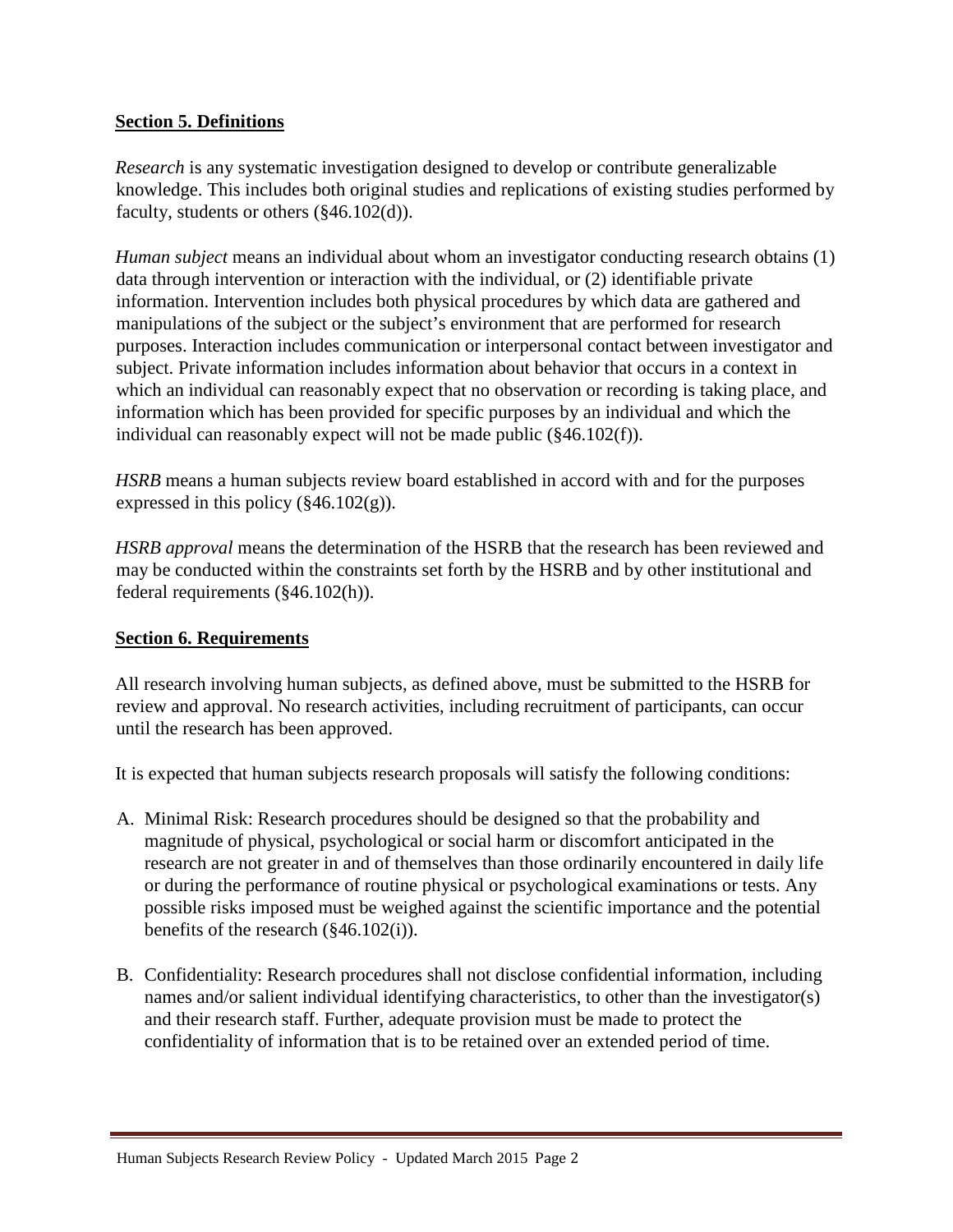C. Informed Consent: Participants will be clearly informed as to the purpose of the study, risks and benefits associated with participation. No investigator may involve a human being as a subject in research unless the investigator has obtained informed consent of the subject or the subject's legally authorized representative. Specific guidelines under §46.116 and §46.117 apply.

## **Section 7. Human Subjects Review Board**

- A. Metropolitan State University Human Subjects Review Board (HSRB) is established in accordance with Federal policy  $§46.102(g)$ .
	- 1. The membership of this board shall include at least five members, with varying qualifications to promote complete and adequate review of research activities, involving human subjects, conducted by the university. This includes research experience and expertise; diversity of gender, cultural heritage, and ethnicity; and sensitivity to issues such as community attitudes. A board with this makeup of members is necessary to safeguard the rights and welfare of human subjects and to promote respect for the HSRB's advice and counsel. In addition, board members will include: a. an academic administrator;
		- b. At least one faculty member representing each college/school/unit, selected by the IFO.
		- c. At least one member who is not otherwise affiliated with the institution and is not part of the immediate family of a person who is affiliated with the institution.
	- 2. To build and maintain expertise, HSRB members are encouraged to serve for a minimum of three years. In order to establish a common knowledge base for new members and all members to remain current with federal regulations and best practices, the HSRB will provide additional human subjects protection training to all members.

Rotation of new membership will stagger such that the majority of the members have at least one year experience serving on the HSRB.

- 3. The board's responsibilities shall be as follows:
	- a. develop and update policies and procedures for the protection of human subjects and the human subjects review process;
	- b. determine the status of exempt and non-exempt research proposals (as provided in §46.101) and provide HSRB review of all non-exempt proposals;
	- c. review research procedures affecting human subjects and make recommendations to the investigator as specified in §46.109;
	- d. conduct continuing review of research at intervals appropriate to the degree of risk, but not less than once per year as provided in §46.109(e);
	- e. investigate allegations of mistreatment of human subjects; and
	- f. keep written records of HSRB activities as specified in §46.115.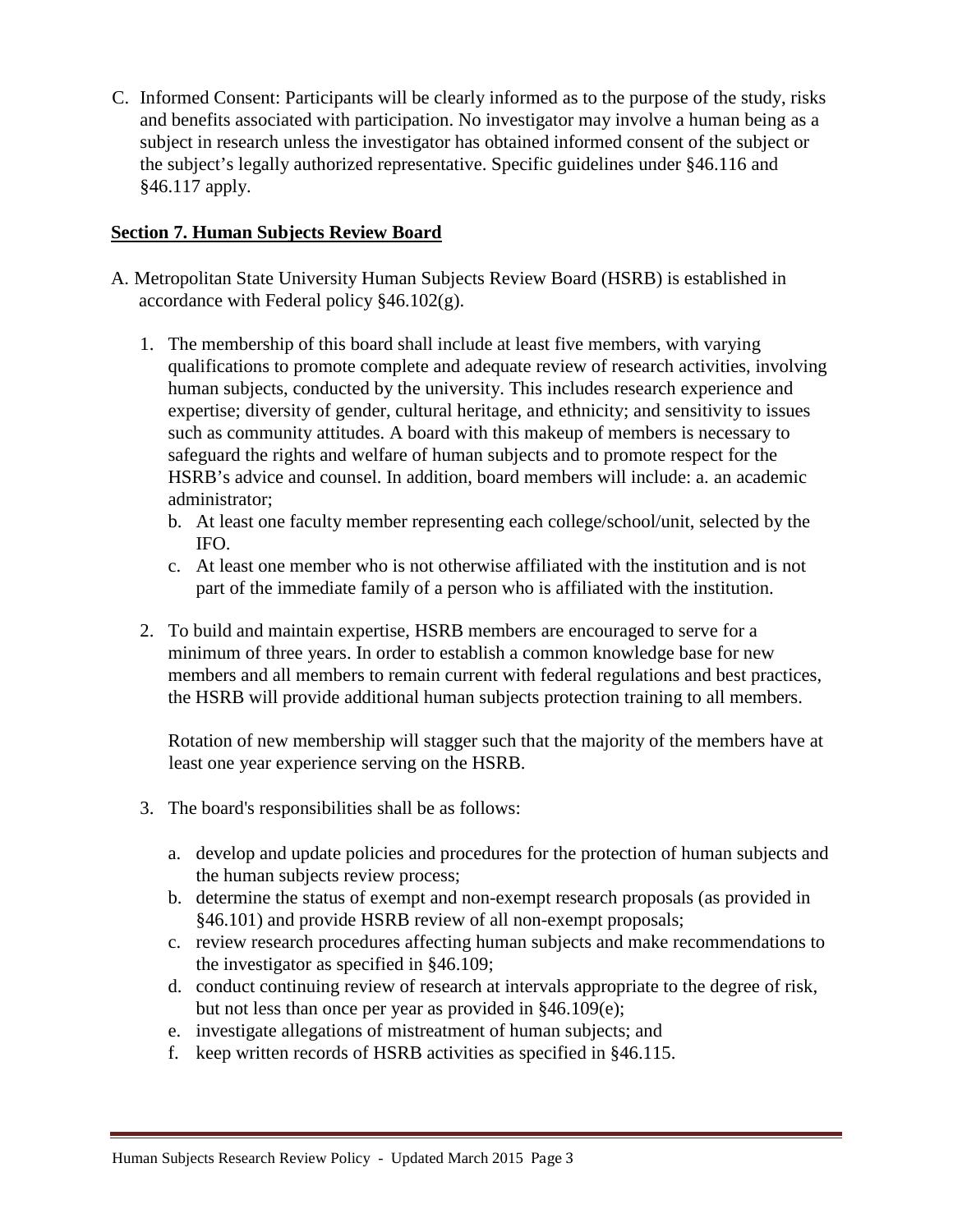#### **Section 8. Review Categories**

- A. **Excluded Activities.** Activities excluded from review are those which:
	- 1. Are not research activities, or
	- 2. Are research activities that:
		- a. Do not involve human subjects,
		- b. Do not use records gathered on human subjects, and
		- c. Do not involve human genetic material, human tissue or bodily fluids.
	- 3. Examples of excluded activities:
		- a. Journalistic work
		- b. Searches of existing literature
		- c. Quality assurance activities or evaluation projects designed for self-improvement or program evaluation, not meant to contribute to "generalizable" knowledge
		- d. Research activities, conducted by University personnel and intended for internal use only, which are designed to assess, evaluate or otherwise examine:
			- i. University courses, services, and programs (such Instruction Improvement Questionnaires);
			- ii. Procedures for obtaining benefits or services at the University;
			- iii. Possible changes in or alternatives to services, programs or procedures; or
			- iv. Possible changes in methods or levels of payment for benefits or services under those programs.

Excluded activities do not need to be submitted to the HSRB for review. It is expected nonetheless that appropriate measures will be taken to preserve subjects' anonymity and/or confidentiality and that subjects will be informed that their participation is voluntary and no coercive strategies will be used in order to gain subjects' compliance.

- B. **Student Research.** Capstone, thesis, or other research activities that are conducted beyond the boundaries of the supervisory classroom environment and involve human subjects who are not registered members of the course are subject to Exempt, Expedited or Full review by the HSRB. Student investigators are required to successfully complete training through the Collaborative Institutional Training Initiative (CITI) for principal investigators.
- C. **Exempt Activities.** Exempt research activities must be submitted for review by the HSRB using the Exempt Review Form. Exempt activities are research activities that involve minimal risk and fall under one of the following categories:
	- 1. Research conducted in established or commonly accepted educational settings, involving normal educational practices such as:
		- a. research on regular and special education instructional strategies; or
		- b. research on the effectiveness of, or the comparison among, instructional techniques, curricula or classroom management methods.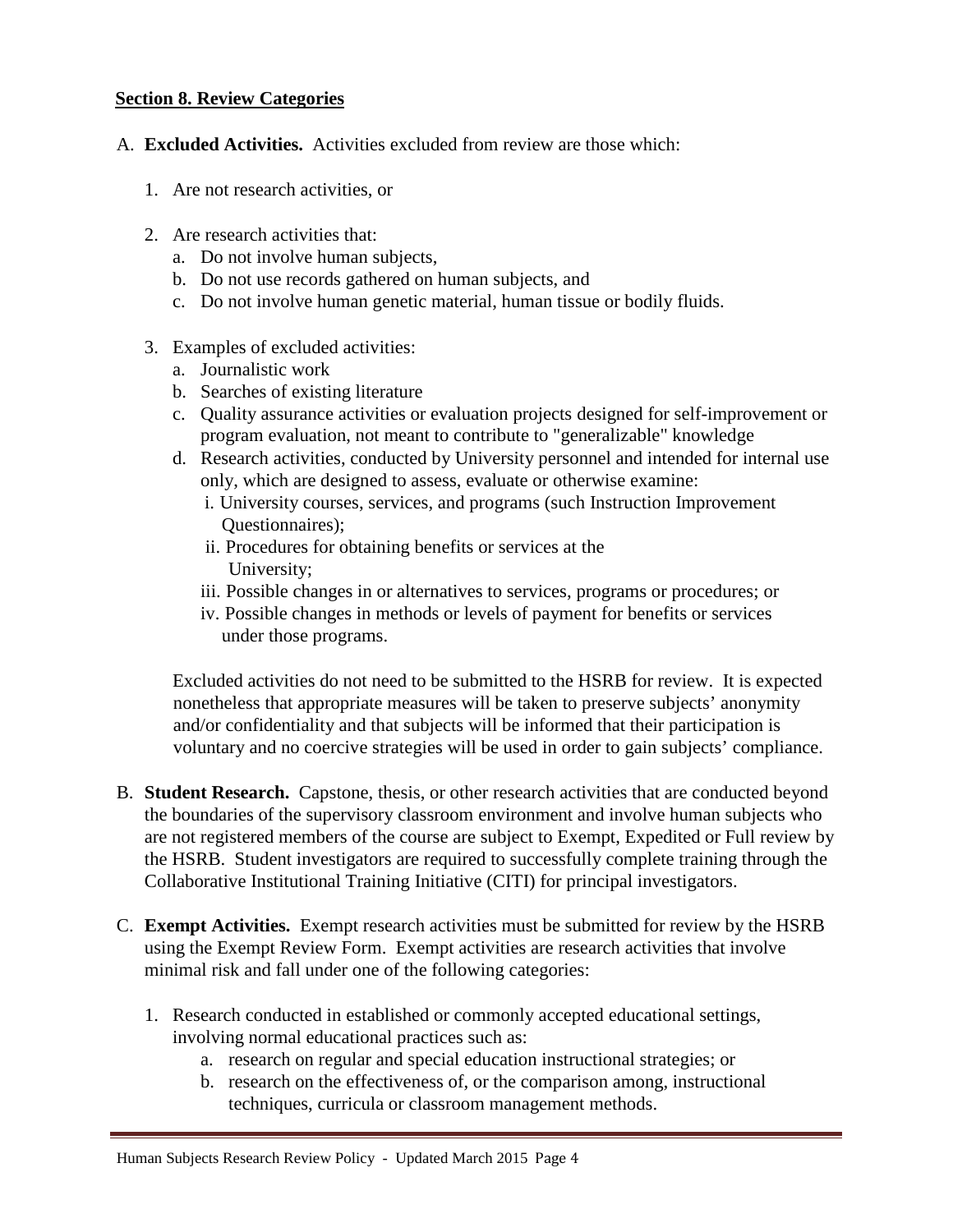- 2. Research involving the collection or study of existing data, documents, records, pathological specimens, or diagnostic specimens, if these sources are publicly available or if the information is recorded by the investigator in such a manner that subjects cannot be identified directly through identifiers linked to the subjects.
- 3. Research activities that (1) are conducted within an established University course, (2) are directed solely toward the learning of research methodology and procedures, and (3) only involve human subjects who are registered members of the course.
- D. **Expedited and Full Board Review.** Research not meeting the criteria for Exempt review will need to be submitted to the HSRB for either expedited or full board review. Expedited review procedures are for research involving no more than minimal risk and for minor changes in approved research. Research not meeting the criteria for Exempt or Expedited review requires full board review.

# **Section 9. Human Subjects Review Board (HSRB) Review Procedures**

- A. Proposals involving research on human subjects are to be submitted to the HSRB in accordance with policies and procedures established by the HSRB and Federal Regulation (Title 45 Part 46). Data collection may not begin until full HSRB approval has been obtained. The HSRB shall review and have authority to approve, require modifications in (to secure approval), or disapprove all research activities covered by this policy.
- B. Upon receipt of a proposal, the HSRB chair will determine whether the proposal requires Exempt, Expedited, or Full review (§46.110).
	- 1. Exempt and Expedited reviews are carried out by the HSRB chair or by one or more experienced reviewers designated by the chair from among members of the HSRB.
	- 2. The HSRB member(s) conducting the Exempt or Expedited review may exercise all of the authorities of the HSRB except that the reviewer(s) may not disapprove the research proposal. The reviewer(s) shall refer any research protocol that might have been disapproved to the full HSRB for review. The reviewer(s) may also refer other research proposals to the full HSRB whenever it is believed that a full review is warranted.
	- 3. When the Exempt or Expedited review procedure is used, the HSRB chair shall inform HSRB members of research proposals that have been approved under this procedure.
	- 4. Any member of the HSRB may request that a research proposal that has been approved under the expedited procedure be reviewed by the HSRB in accordance with nonexpedited procedures. A majority vote of the members shall decide the issue.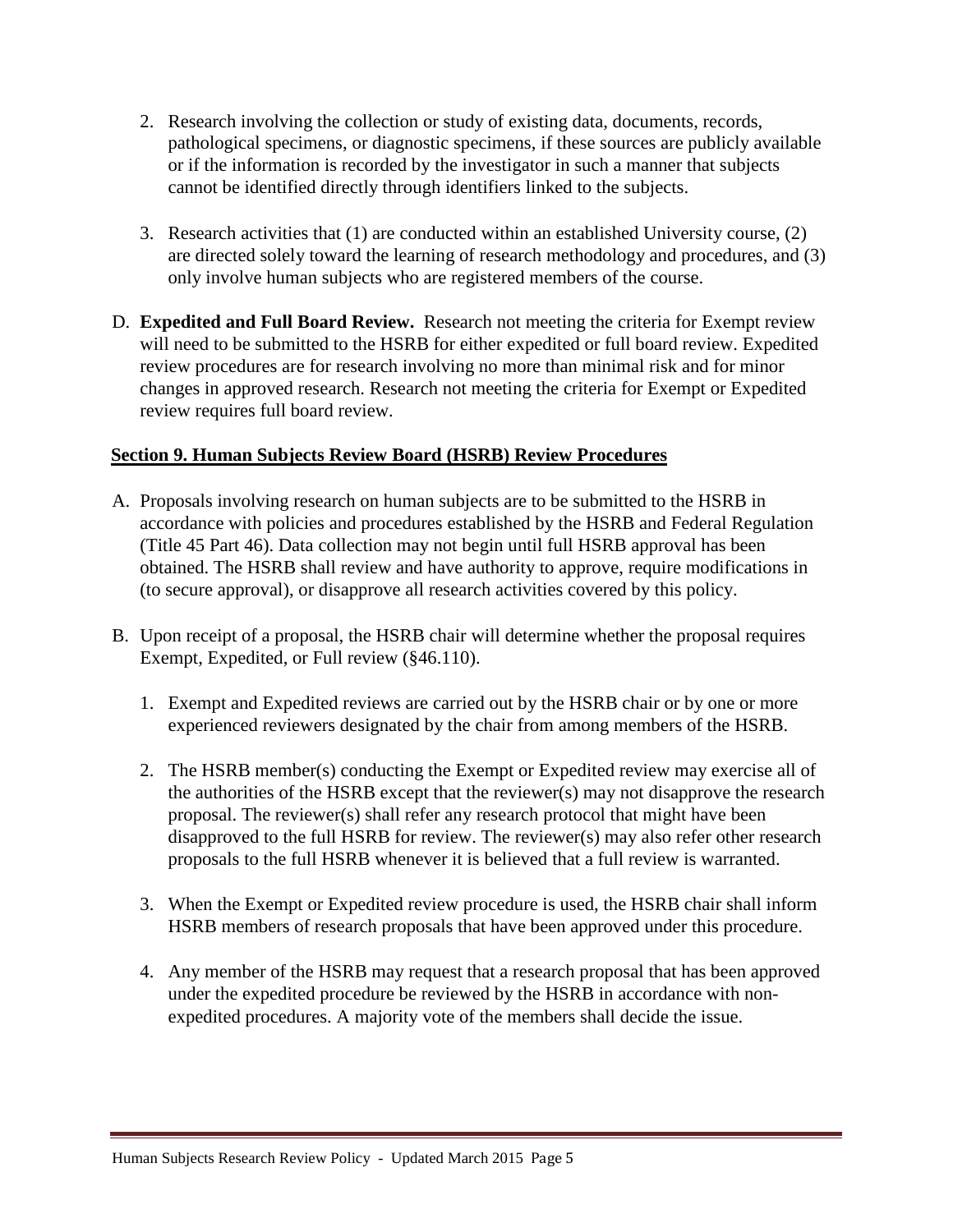- C. The HSRB will meet at regular intervals to assure timely review of research proposals.
- D. Action of the HSRB will be recorded on the approval form, with one copy returned to the investigator and one copy placed in a permanent file under the supervision of the HSRB chair.
- E. The HSRB shall conduct continuing review of research covered by this policy at intervals appropriate to the degree of risk, but not less than once per year, and shall have the authority to observe or have a third party observe the consent process and the research.

#### **Section 10. Criteria for HSRB approval of research**

- A. In order to approve research covered by this policy the HSRB shall determine that all of the following requirements are satisfied:
	- 1. Risks to subjects are minimized as specified in  $§46.111(a)(1)$ .
	- 2. Risks to subjects are reasonable in relation to anticipated benefits as specified in  $§46.111(a)(2).$
	- 3. Selection of subjects is equitable as specified in  $§46.111(a)(3)$ .
	- 4. Informed consent will be sought from each prospective subject or his/her legally authorized representative, in accordance with, and to the extent required by §46.117.
	- 5. Informed consent is appropriately documented, in accordance with, and to the extent required by §46.117.
	- 6. When appropriate, the research plan makes adequate provision for monitoring the data collected to ensure the safety of subjects.
	- 7. When appropriate, there are adequate provisions to protect the privacy of subjects and to maintain the confidentiality of data.
- B. When some or all of the subjects are likely to be vulnerable to coercion or undue influence, such as children, prisoners, pregnant women, mentally disabled persons, or economically or educationally disadvantaged persons, additional safeguards have been included in the study to protect the rights and welfare of these subjects.